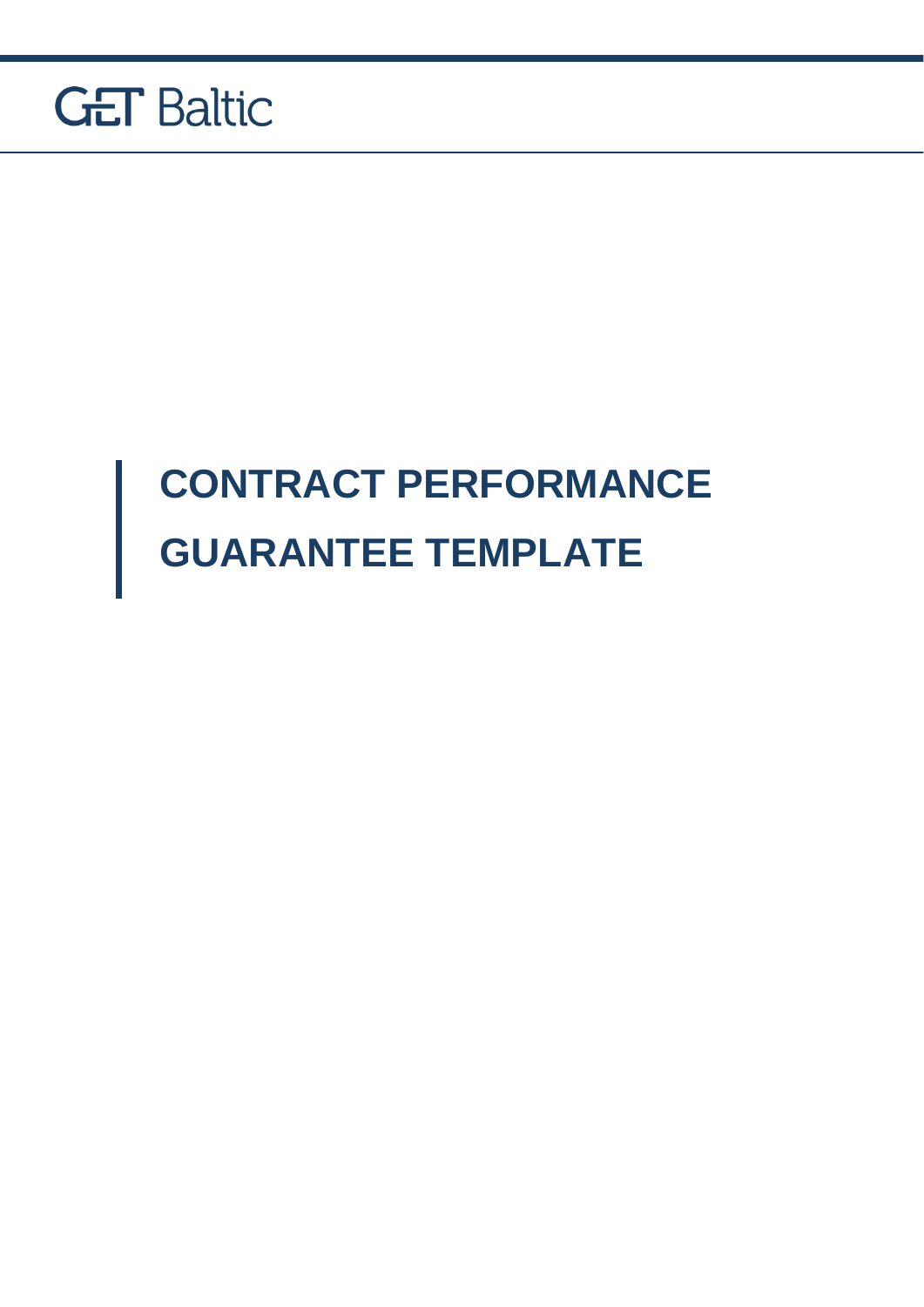

## **CONTRACT PERFORMANCE GUARANTEE No. [number]**

Date: [Date]

**[Location]** 

BENEFICIARY: UAB GET Baltic, company code 302861178, address Geležinio vilko g. 18A, LT-08104 Vilnius, Lithuania, bank account No. LT12 7044 0901 0101 7863, AB SEB bank, bank code 70440, SWIFT (BIC): CBVILT2X.

GUARANTOR: [title, company code, correspondence address]

OBLIGOR: [title, company code, address]

LEGAL BASIS: Regulation on Trading on the Natural Gas Exchange, approved by Resolution No. O3E-718 of 15 November 2019 of the National Energy Regulatory Council, including all changes and amendments, as well as Natural Gas Exchange Participant's Contract No. [number]

MAXIMUM AMOUNT OF THE GUARANTEE: [amount] EUR ([amount in full words] euro)

EXPIRY DATE: [date; no shorter than 2 months from issuing of the guarantee; should coincide with the term of the Natural Gas Exchange Participant's Contract]

We, [title, company code, address] (hereinafter – the Guarantor) have been informed of the above specified legal basis and that, according to the terms of the aforementioned legal basis, the performance of the Obligor's obligations must be secured by Contract performance guarantee.

At the request of the Obligor, the Guarantor hereby unconditionally and irrevocably undertakes to pay the Beneficiary any sum or sums not exceeding the Maximum amount of the guarantee.

The sum specified by the Beneficiary shall be paid by the Guarantor to the Beneficiary's bank account, the details of which are stated in this guarantee, within 3 (three) working days upon receipt of Beneficiary's first written demand, whereas:

i) Beneficiary is stating that Obligor has breached its obligations under the terms of above specified legal basis; and

ii) identification of specific breaches.

This guarantee provides the Beneficiary the right of priority to the fulfilment of an obligation, notwithstanding any other security or guarantee or other rights and remedies that the Beneficiary may have in relation to the Obligor's obligations, also notwithstanding the case of Obligor's insolvency, bankruptcy or restructuring.

The total amount of this guarantee shall be reduced by any payment effected by the Guarantor under this guarantee.